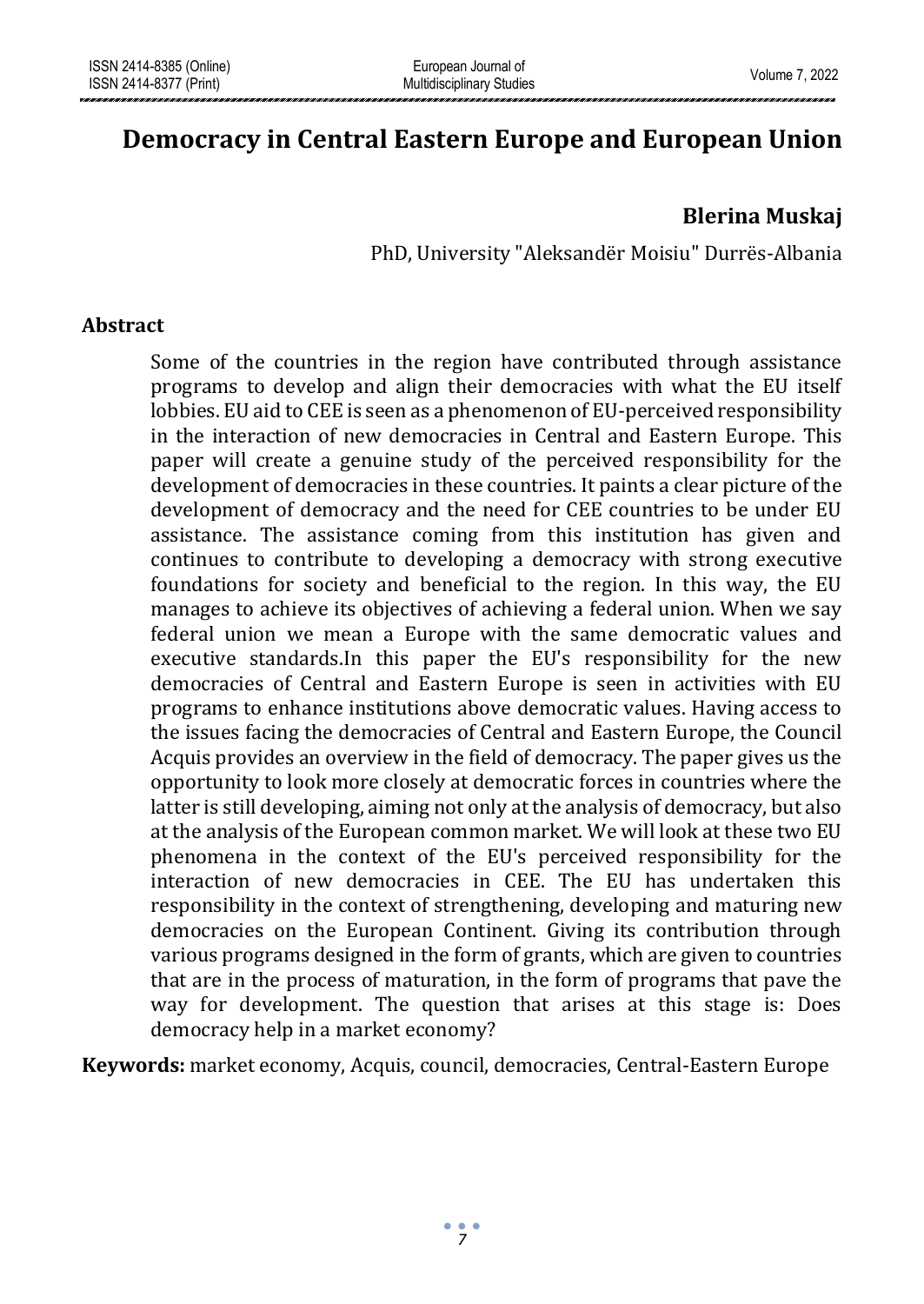## **Introduction**

## **1. The notion of Democracy.**

The nature of democracy: "Everyone has the right to take part in the government of his country, directly or through freely chosen representatives. Everyone has an equal right to access public services in his country. The will of the people is the basis of state power; this will must be expressed in periodic and free elections, which must be general and equal voting, as well as by secret ballot or according to the equivalent procedure of free voting ".

Democracy is a form of government in which state authority derives from the people. The word "democracy"<sup>1</sup> comes from the ancient Greek word "demos" which means people and "kratos", which means power. The principles of modern democracy have been gradually developed by the religious movements of Calvinism during the seventeenth century, especially in Scotland, England and the Netherlands where communities began to support and share not only religious but also political ideas. The philosophy of freedom and equality was further enhanced during the Enlightenment period, which would later be recognized as the core values of democracy.<sup>2</sup>

The first democratic state was established in the USA, while France was the first European state established on democratic principles, after the French Revolution. After 1945 there was a spread of Western democracy in Europe and around the world, which replaced authoritarian forms of government. After the defeat of fascist governments, it seemed that the crisis that democracy experienced during the twentieth century was overcome. The long process of decolonization in which the right to self-determination was recognized by Western countries resulted in the advent of democracy in their former colonies The dictatorships in Spain, Portugal, Greece, Argentina and Uruguay all became democracies in recent decades.<sup>3</sup> With the fall of the Berlin Wall in 1989 and the collapse of the Stalinist system in Central and Eastern Europe, it was seen that democracy had indeed triumphed. However, not all countries that theoretically support democracy as a form of government do not respect democratic principles or the life of democratic practice. This rather as a paradoxical development demonstrates that maintaining a critical debate on democracy and democratization is a necessity.

<sup>1</sup> Kuci K., 2011, "Political Philosophy", UMSH Tirana, p. 29.

<sup>2</sup> Two basic principles of the French Revolution are the principle of freedom and that of equality. These principles are exactly what later became the basis of democracy. So, democracy works on these two principles today.

This is a small comparison between states that toppled their dictatorial system in the last years of the twentieth century.

<sup>3</sup> Fischer L., "*The Essential Gandhi: An Anthology of His Writings on His Life*", Work, and Ideas, 2002, fq 203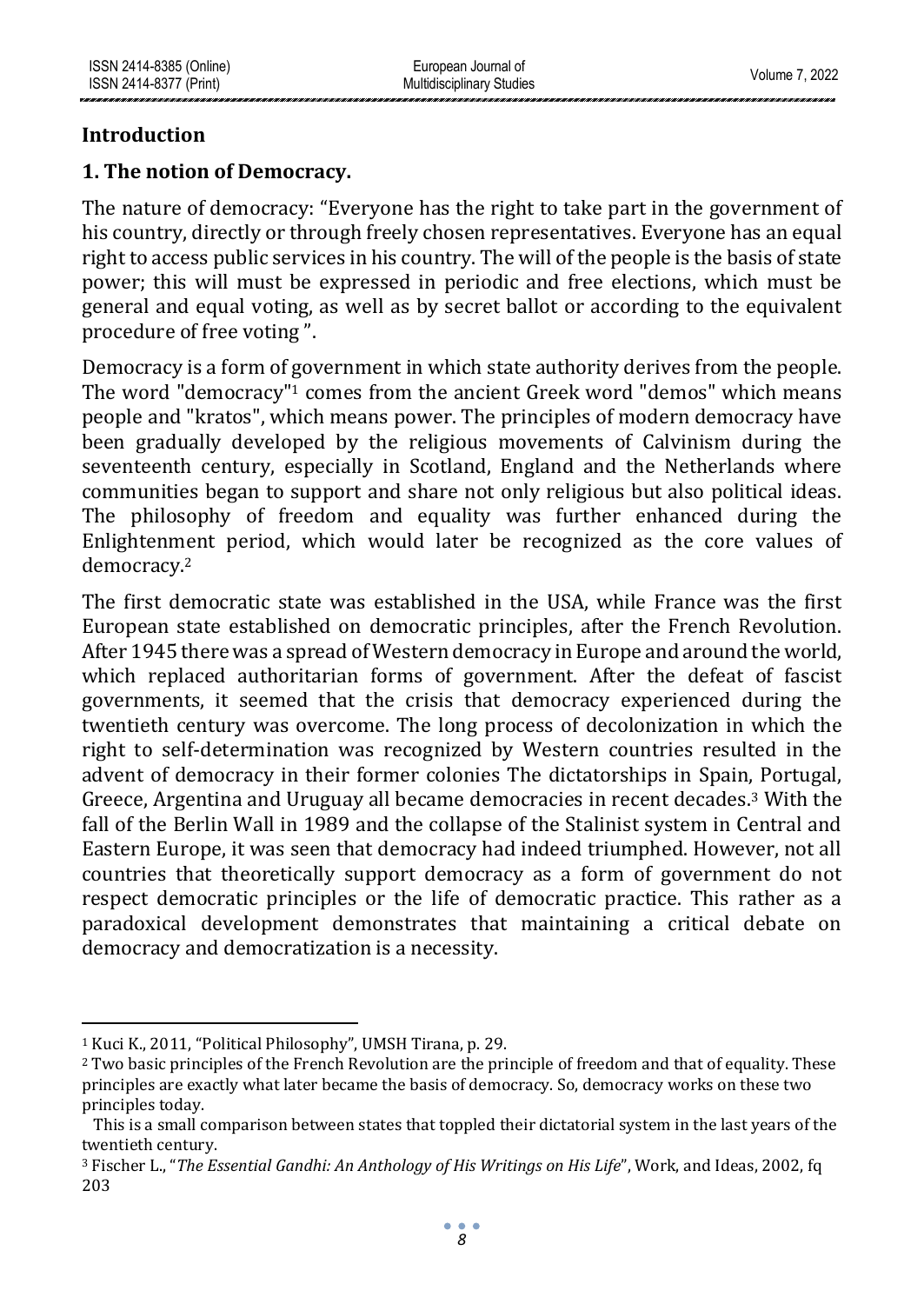"My notion of democracy is that the weakest should have the same chance as the strongest."<sup>1</sup>

With regard to the essential elements of modern democracy it must be stated that it is difficult to measure what a democratic society is like. Yet a number of key elements constitute the foundations of any democratic society. To better understand these elements, education and learning at all levels play an essential role.

a.Equality - the principle of equality means that all human beings are born equal, should enjoy equal opportunities, participation in the political life of the community and equal treatment before the law. This also includes social and economic equality between women and men.

b.Participation - democracy is meaningless without participation, participation in the community and policy issues is a prerequisite for building a democratic system. Democracy is a form of participation, sometimes participation is a broad concept and contains not only strong political implications, but also social and economic ones. But participation alone cannot guarantee democracy.

c.Majority rule and minority rights Although democracy is defined by "people rule", it is in fact "majority rule". It also implies a majority obligation to take into account the different rights and needs of minority groups. The degree to which obligations are met is an indicator of the further increase of democratic values in society.

The question arises: What does democracy include as a notion? According to the reasoning, but also according to various literatures, democracy includes the rule of law, the electoral system, good governance, the sovereignty of the people and the conditions for free elections. So the nature of democracy is diverse. We will analyze each of the above concepts to better understand the diversity of democracy.

With regard to the rule of law, we must first clarify which terminology we must accept: the rule of law or the rule of law, terms that are widely used today in the political and legal literature. Both terms have the same meaning, express the same concept, that of the close and reciprocal connection between the state and the law. The definition of the rule of law varies by authors and eras. The rule of law is first and foremost a theoretical model of the organization of political systems. It has become a fundamental topic of politics as it is considered one of the main characteristics of a democratic regime, but it is not necessarily a democratic regime. Generally a rule of law is not necessarily democratic, but any democratic state is a rule of law. The rule of law thus seems like a first stage in the formation of a democratic state. Its opposite

<sup>1</sup> Fischer L., "*The Essential Gandhi: An Anthology of His Writings on His Life*", Work, and Ideas, 2002, fq 203.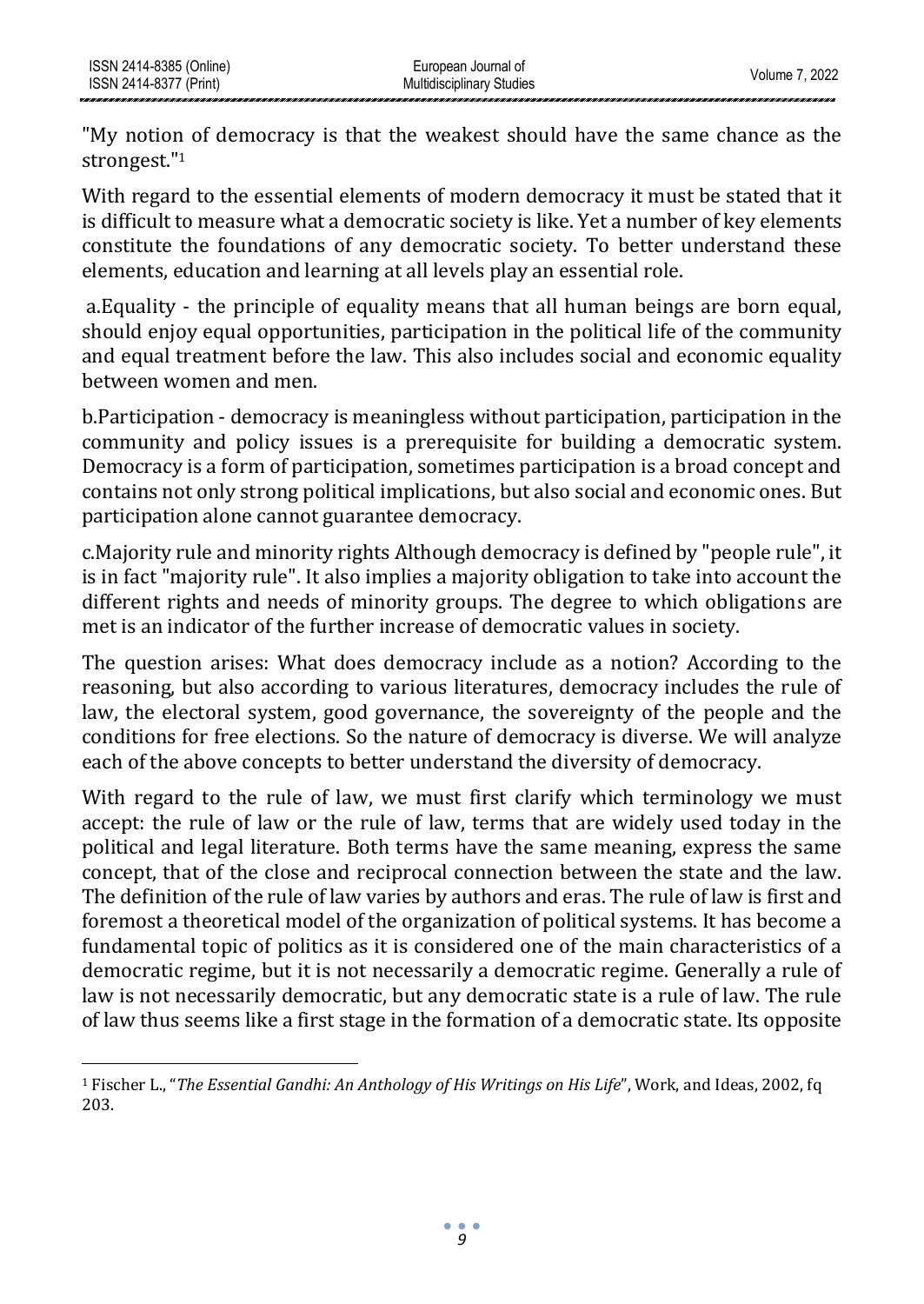is despotism or police regime, where arbitrariness and regime of violence reign. It happens that the notion of the rule of law is opposed by the notion of the Reason of the State.

According to an old definition, $1$  the rule of law is an institutional system in which public power is subject to the rule of law. It is based on the essential principle of respect for the law, everyone is subject to the same right, whether this individual or public power. So in a special case

the actions of the state or of a political leader may be challenged if they are deemed not in accordance with the law. The Austrian jurist Hans Kelsen<sup>2</sup> redefined this concept of German origin in the early twentieth century, as a "state in which legal norms are hierarchical so that its power is limited." In this model, each rate gets its validity in accordance with the above rates.

The rule of law can be summarized according to the formula: "No one is above the law". In general, this regime groups a set of legal norms that protect citizens from arbitrary forms of (executive) power. For a state of law to exist, the obligations arising from the state must be formal, impersonal, binding and sanctioned. In other words, the laws must: 1) be made public, 2) no one can escape them, 3) they must be realistically enforced, and 4) the violation of the laws must lead to sanctions.

The rule of law is closely linked to the observance of the hierarchy of norms, the separation of powers, the equality of subjects of law before legal norms, the existence of independent jurisdictions and the guarantee of the civil and political rights of individuals. These are the basic conditions that a Rule of Law must meet.

### **2. Electoral system and democracy.**

Much of the constitutional creation has emerged in relatively recent times: the worldwide movement towards democratic governance in the 1980s and 1990s has stimulated a new urgency by exploring sustainable models of government of respective representation, along with the assessment of fresh electoral systems. This process has been encouraged by the widespread logic that the choice of institutions can have a significant impact on the wider political system - for example, it is increasingly accepted that an electoral system can help to "engineer" cooperation and integration into society. Separated. The creation of the electoral system now accepted as relevant to major governance issues, and arguably as one of the most influential, of all political institutions.

By providing this detailed analysis of selections and consequences, and by showing how electoral systems have worked in a democratic world, we hope to achieve two things:

<sup>1</sup> Bashkurti L., "Public International Law", ILIRIA Prishtina, 2009, p. 109.

<sup>2</sup> Bashkurti L., "Public International Law", ILIRIA Prishtina, 2009, p. 109.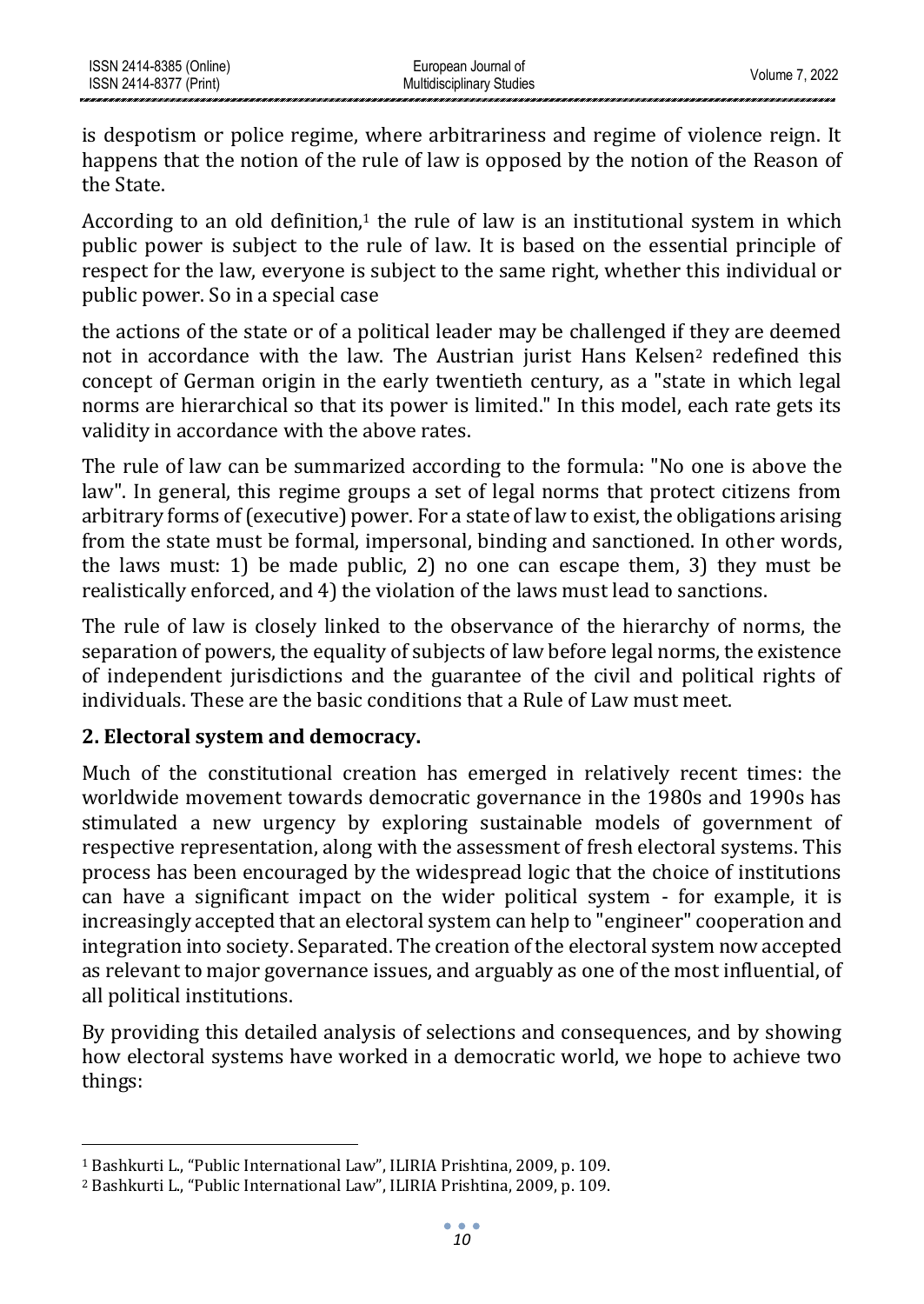o expand knowledge and illuminate political and public discussions;

o enable the drafters of the constitution to make a selection with information, thus avoiding some of the effects of dysfunction and destabilization of the selections of special electoral systems

At the most basic level, electoral systems show that in general elections votes are cast in seats won by parties and candidates. The main variables are:

1. the electoral formula used (i.e. whether it is a majority or proportional system, and what mathematical formula is used to calculate the allocation of seats)

2. the size of the region, not how many voters live in a region, but rather how many members of parliament are elected in that region.

## **3. Good governance and democracy.**

Derived from micro-economic theory and Anglo-Saxon administrative science, the notion of "good governance" was introduced in the 1990s by the World Bank as a necessary condition of development policy. For the World Bank, governance includes the norms, traditions, and institutions through which a country exercises its authority over the common good in the optics of development. Good governance also includes the capacity of government to effectively manage its own resources and to implement appropriate policies, as well as the existence of democratic control over the agents charged by the authority.<sup>1</sup> For the World Bank2, good governance is "the way power is exercised in managing the economic and social resources of a developing country." Governance, according to the IT Governance Institute, "aims to provide strategic orientation, ensure that objectives are achieved, risks are properly managed and that resources are used responsibly." It takes care with priority to respect the interests of those "who have rights" (citizens, public authorities, shareholders, etc.) and to make their voices heard in the conduct of affairs.

So good governance is related to the functioning of public authorities. The "manner of exercising power" must respect the following principles:

- The principle of transparency which means freedom of access to administrative documentation, freedom of information, guarantee of an administrative justice and motivation of decisions taken.

 $1$  Non-paper Harnessing the transition experience in EU's external relations: From policy to implementation. Non-paper by the Czech Republic, Estonia, Hungary, Latvia, Lithuania, Romania, Slovak Republic, and Slovenia. Available at

http://www.mzv.cz/file/591175/non\_paper\_on\_the\_transition\_experience.pdf, accessed 2 Shkurt 2011.

<sup>2</sup> World Bank official site, shiko për më shumë: World Bank official site, Prill 2009.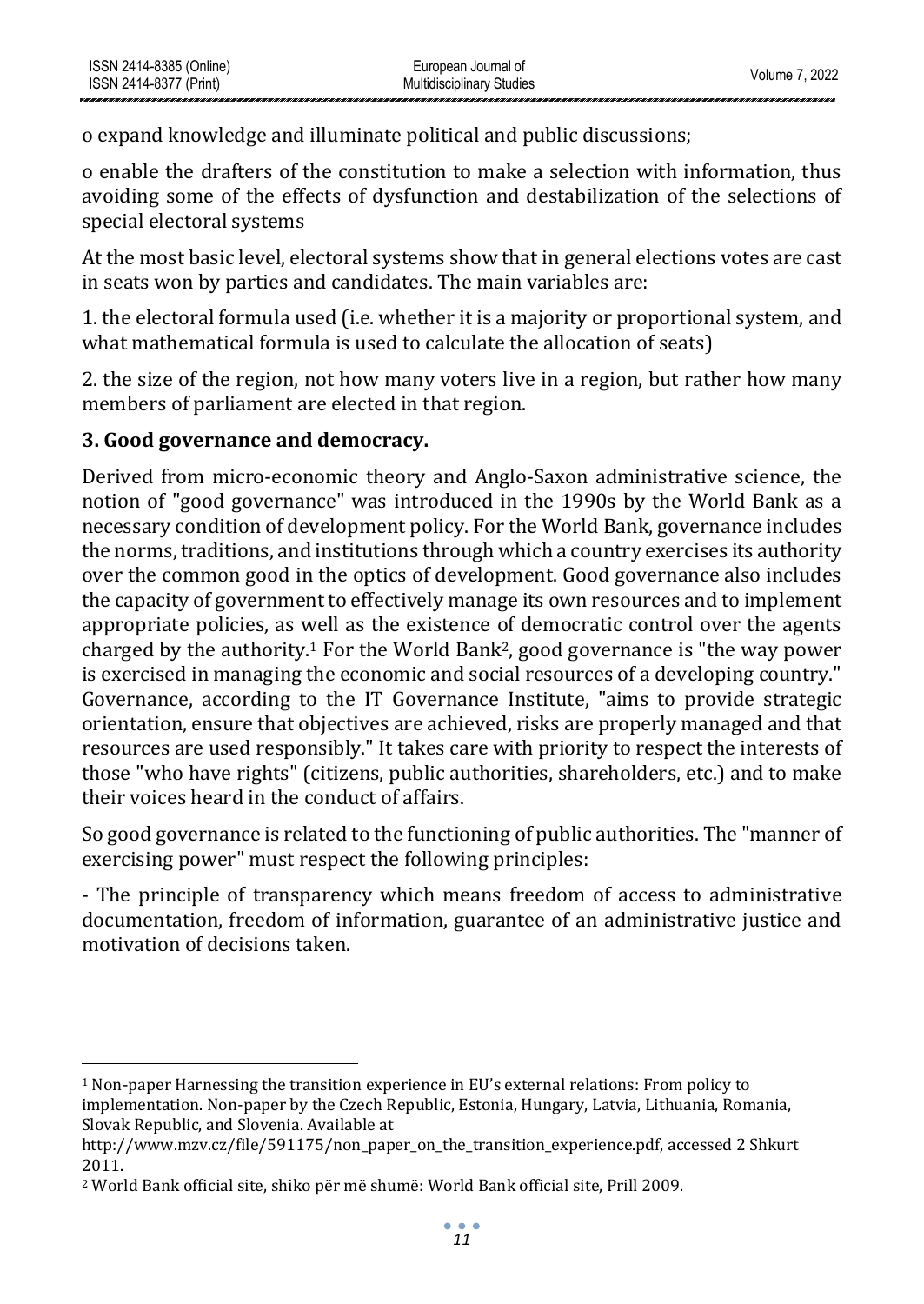- The principle of accountability which means the responsibility of decision makers, controls over administration, control over public markets, administration of public money, etc.

- The principle of participation which means giving opportunities to all actors to participate in the development process.

In Western societies governed by liberal democracy, governance refers to interactions between the state, political bodies, and society, including lobbying systems and coalitions of public and private actors. Good governance aims to make public action more efficient and closer to the public good and the common interest, as well as more legitimate. It aims to make societies easier to govern and more balanced, so that they do not overuse their resources and are able to renew them.

The European Commission has registered its notion of governance in the White Paper on European governance.<sup>1</sup> Thus, the term European governance defines the rules, processes and behaviors that influence the exercise of power at European level, especially in terms of openness, participation, responsibility, efficiency and coherence. These five "principles of good governance" strengthen those of subsidiarity and proportionality. This definition is also included in the Lisbon Treaty.

Good governance can be seen as an ideology of Social-State non-engagement, even as a theory of state decomposition, which has been in operation since the neoliberal turn of the 1980s. The abandonment of the term "government" and its use can be denounced. of the term "governance", explaining that it is a demolition of the decisionmaking power of the state, as a guarantor of popular sovereignty, replacing it with participatory democracy, which has no real political attribute. The slide from government to government shows that it passes from a civilization of popular sovereignty embodied in republican constitutions, a guarantor of the general interest, into a pragmatic, particularist and utilitarian society, the guarantor of special economic interests, in which the notion of the good of joint no longer has room.

## **4. Nationalism and democracy.**

Nationalism can be seen as an integral part of consolidating the identity of a new state.

Whatever the reasons, the fact is that after the end of the Communist Party rule in the world an increase of national movements and national feelings was witnessed in postcommunist Europe. Nationalism has been used as a tool of political mobilization and support so that in a number of countries, the rhetoric and symbols with the greatest electoral appeal were national.<sup>2</sup> The nationalist idiom had orientated an important

<sup>1</sup> Europian Commision, për më shumë shiko:

[http://ec.europa.eu/transport/themes/strategies/2011\\_white\\_,](http://ec.europa.eu/transport/themes/strategies/2011_white_) 2011

<sup>2</sup> Verdery. K., "Transnationalism, Nationalism, Citizenship, and Property: Eastern Europe since 1989", 1998, fq 294.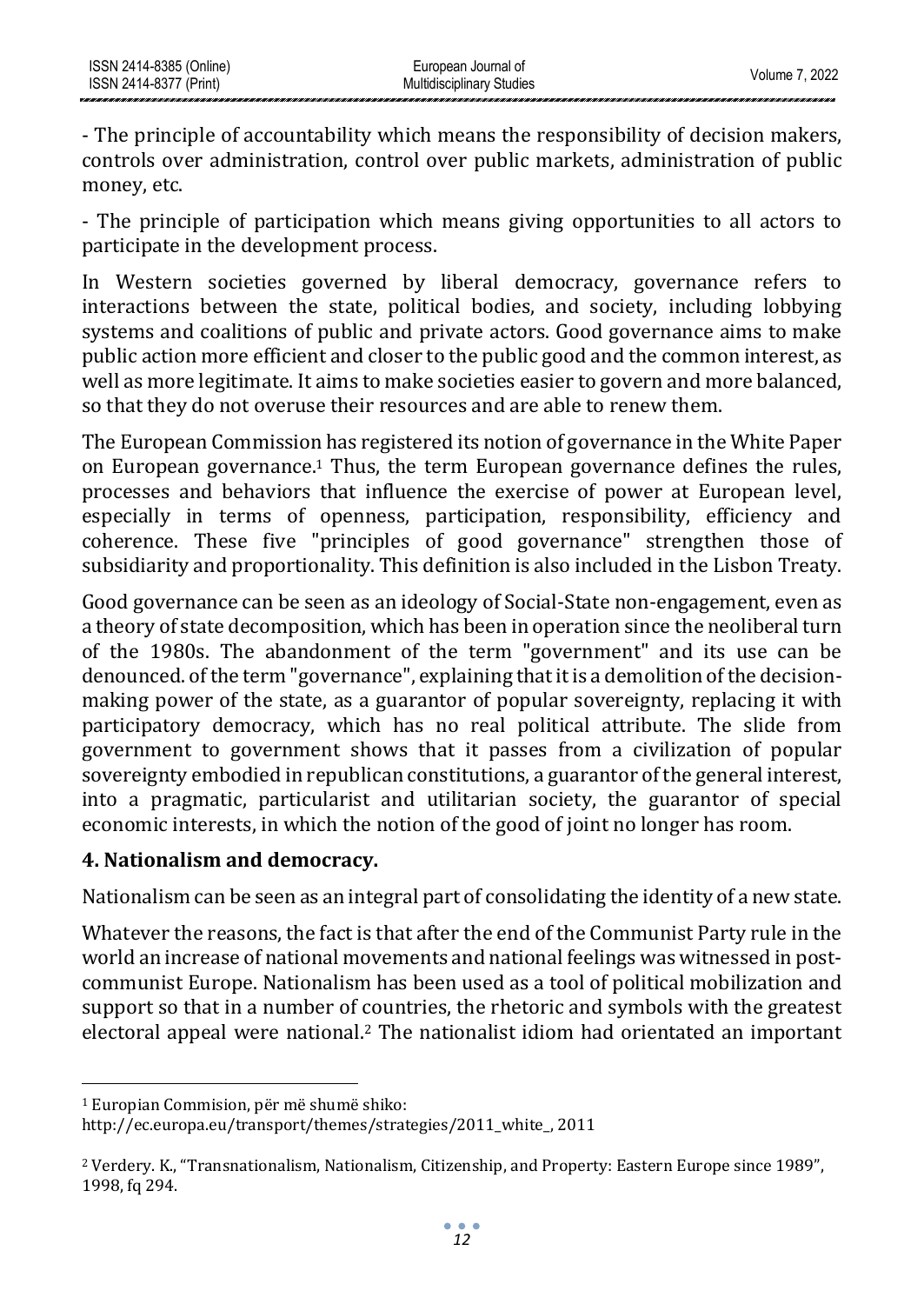ISSN 2414-8385 (Online) ISSN 2414-8377 (Print)

place in the cultural repertoires of actors and had given meaning to post-communist transformations.<sup>1</sup>

More specifically, Brubaker<sup>2</sup> distinguishes between types of nationalism, which have interacted to destabilize new or restructured states in post-1989 Europe. Thus we mention "national minority nationalism" that seeks to prevent and eliminate discrimination and exclusion. Further another type of nationalism is "foreign homeland nationalism", which sees itself as responsible for the welfare and fate of the non-citizen co-accused, ethnic minority in another state and intervenes on its behalf. This kind of nationalism does not protect national problems. It is about ethnonationalism. This kind of nationalism can be a major obstacle to democratization in post-communist states because "post-communist governments give the impression that they do not represent the citizens, but the nation." All this suggests that in light of the nationalism that marked the political scene in Central and Europe Eastern after the fall of communist regimes, in

countries with significant ethnic minorities, the population will be slower in the process of democratic consolidation, thus reluctant to affirming the rights of ethnic minorities and their interests in societies where nationalism is prevalent will be an obstacle to democratic consolidation. European Nationalism and Euroscepticism for new EU members.

The phenomenon of Euroscepticism became apparent in the 1990s. This is because we have a change in the governing system and the demand of many states to become part of the community. History has shown that the term appeared in Great Britain when it was preparing for European integration.<sup>3</sup>

There are several definitions for this phenomenon and there have always been different views regarding the definition of this phenomenon. Some argue it as a negative signal of a gap between politicians' desire (to be part of the EU) and ratification of treaties. Many times some treaties have failed in their first vote by the people, but this did not happen in the second vote and the existing treaties have been ratified, but always with the consent of the people.<sup>4</sup>

However it is important to recognize that Euroscepticism can have positive attributes. These will be understood as awareness, interest, critical capacity of the people, in the sense that the European people remind the political elite that can not govern without

<sup>1</sup> Brubaker . R., "*Nationalism Reframed*: *Nationhood and the National Question in the New Europe*",1996, fq 68.

<sup>2</sup> Brubaker. R., "*Nationalism Reframed*: *Nationhood and the National Question in the New Europe*", 1996, fq 7.

<sup>3</sup> The Oxford English Dictionary defines the Eurosceptic as "a person who has doubts or reservations about the benefits of cooperation that should be enjoyed by EU member states", p. 323.

<sup>4</sup> Gfeller A., "*Building a European Identity*", France, The United States, and the Oil Shock, Berghahn Books, New York, 2012, fq 123.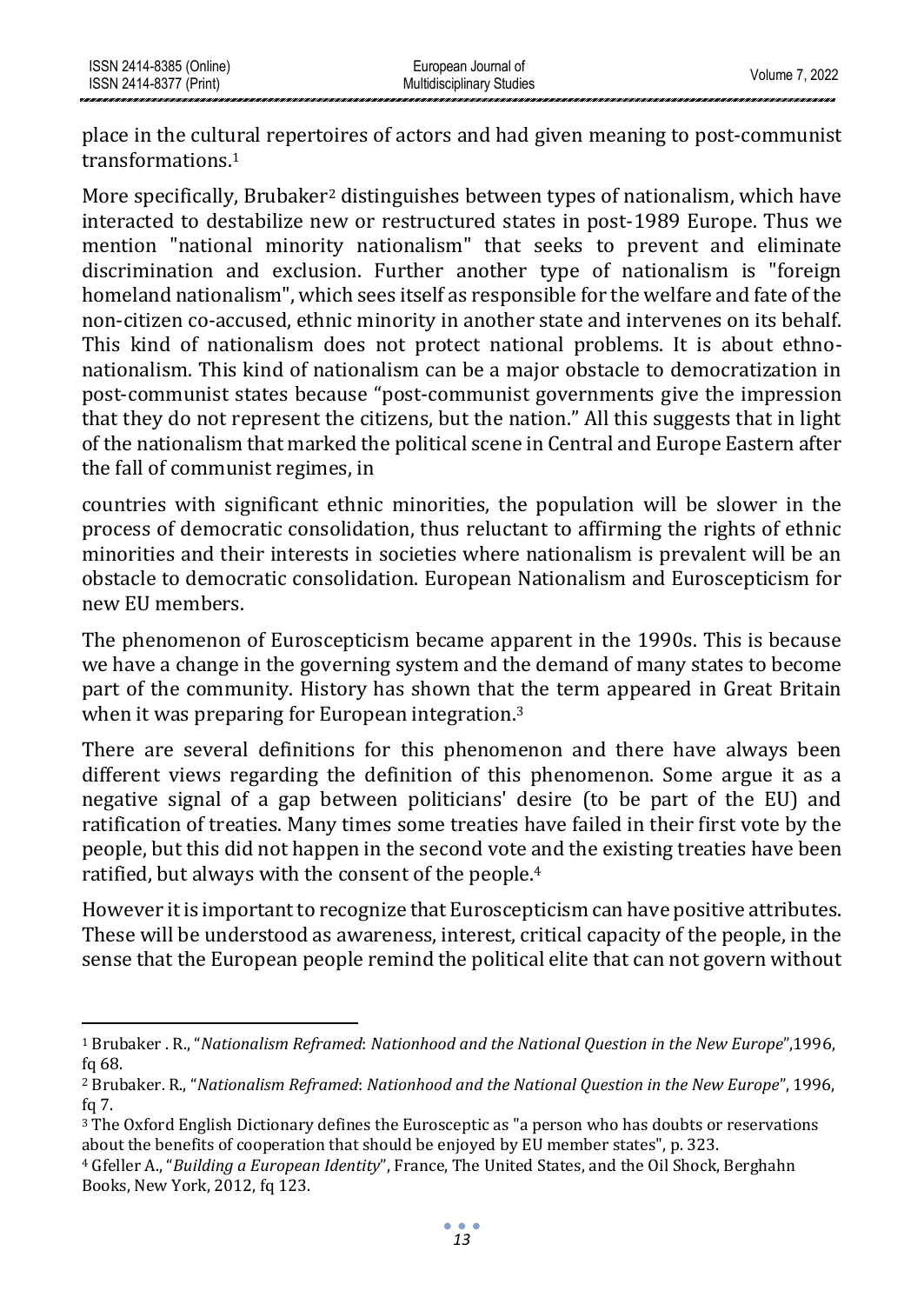the consent of society. The political elite here has less of a superior position than the people they elect.

But why are EU member states more skeptical than those who want to be part of it?

Member states are more skeptical because they have the opportunity to see up close how the EU works as an organization aiming to move towards a federation. Those within the Union are more inclined to lean towards non-functioning as a federation, so they are skeptical of this issue. This comes as a result of a Europe with history and the fear that this Europe may be extinguished if it is decided to proceed with the creation of a single state ex novo.

At the current stage of the sui generis organization, which is the European Union, it should be noted that each member state is a different nation from the others and none of them speaks or is represented as European.

It is the peoples, the different cultures that each state carries that do not allow the creation of a federal state because we have a clash of cultures or a clash of civilizations. The creation of a European Federal State would mark a new world order for international relations on a global scale.<sup>1</sup>

If we compare it with the USA, it would be said that: "The USA is compact with the states that make it up. Its institutions are formed, mature, developed and the American Parliament (to compare it with the European Parliament) or the Senate as it is otherwise known, makes decisions for all states only in the presence of senators of member states, without requiring the vote of the people. . Stay with the institutions because their importance appears when they represent the US as the only one in the international arena. The result of this process is that they do not have an individual past or culture as European countries do, they simply produce and market it. The US, has a Constitution while the EU failed in its attempt to create one. The explanation for this is a consequence of what I argued above. The Constitution failed and with it failed any attempt towards a Europe state. In the ensuing Lisbon Treaty, the term Foreign Minister was also replaced by the High Representative for the Common Foreign and Security Policy. Precisely to avoid any misunderstanding in this regard. There is also no article dealing with EU symbols such as the flag or anthem.

On 1 January 1999 the Euro starts as the common currency in banking transactions. 11 member countries adopt the common currency. Three countries such as Denmark, Sweden and Britain decide to delay the decision. The coin did not succeed from the beginning. During the year its value fell by about 30% compared to other major world currencies. According to federalist theory, to impose integration, a full-fledged political system is needed, such as the federal government in the US.

<sup>1</sup> Picture or reflection. The term framework is used in giving arguments on the goals of a phenomenon or a process. In our case we distinguish between the phenomenon that is globalism and the process that is globalism.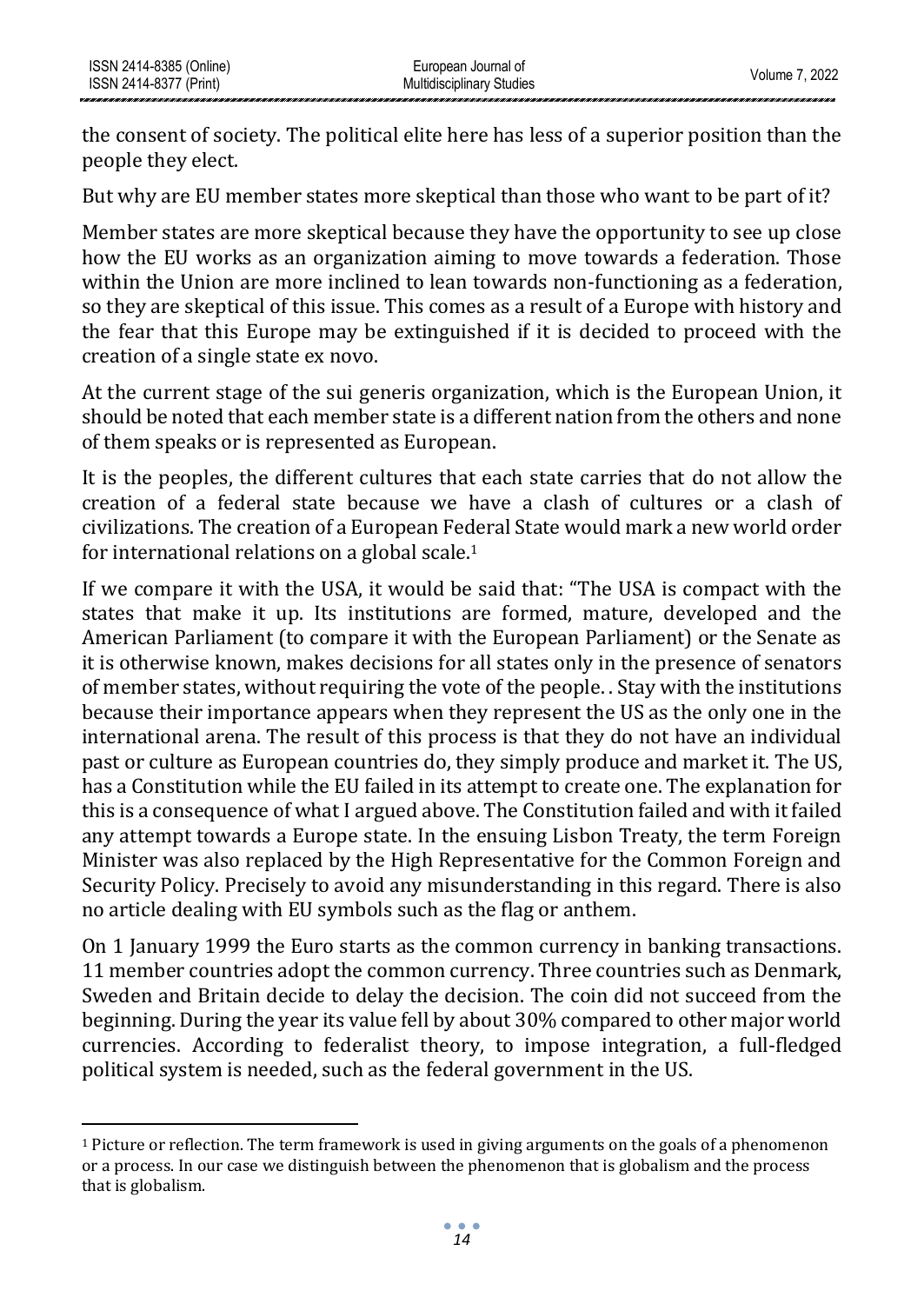As stated above, the EU is not an end product. Merger is in a dynamic process of change and what the final form it will take is difficult to predict. The EU institutions have competencies in several areas and pursue objectives set out in the treaties. This means that they are not free to choose their objectives in the same way as a sovereign state does, and that they are unable to cope with the challenges that sovereign states face today.

To return to Euroscepticism, we mention the fact that perceptions of the EU in the UK have changed more dramatically than in many other Member States.

The undisputed proof in this regard is the exit of this country from the European Union. It should be noted that this is the first experience of a country leaving the European Union.<sup>1</sup>

On the other hand it must be said that leaving the European Union was not a surprise to anyone. This is because in 2004 there was a relatively low level of confidence and a relatively negative image of the EU. Calculations in% clearly show that "citizens do not tend to trust the EU", from 2004 which was 48% in 2012 went to 80%.<sup>2</sup>

Dominated by a constant fluctuation between national interests and the partially integrative interests that favor national ones, Britain has always been considered a difficult partner of the EU. The Conservatives' rise to power in 2010 gradually began to re-expose the government's stance on Eurosceptic ideas. These attitudes would also be reflected in the public speech on Europe, by the Prime Minister of Cameroon. The political ideas presented in this speech repositioned Britain again towards a choice option: negotiating a new agreement with the EU, and in case of failure a popular referendum to decide on leaving, or staying in the EU.

The referendum held years ago suggests for the first time a concise, clearly stated question about leaving or staying in the EU and is considered to have been one of the boldest promises that carries in itself a multifaceted risk, exposing it unnecessarily. Britain in the face of isolationist situations. In parallel with this political initiative, Britain confirmed that it would not participate in the reform of the EU Economic and Monetary Union, as well as stated a consideration for withdrawal from EU Justice and Home Affairs. British dissatisfaction has also been expressed in other areas affecting relations with the EU. Despite the bold promise of holding a referendum, the ideas expressed in Cameroon's speech address a range of issues. One of the main reasons is estimated to have been Britain's fading role in the EU, as the financial and economic crisis has significantly highlighted the role of the eurozone in the EU. The focus on a deeper integration of the euro area, has become an engine of integration, causing the latter to take the lead in other political areas, such as that of further economic and political deepening, with federalist tendencies.

<sup>1</sup> Titulluar Brexit.

<sup>2</sup> European Council On Foreing Relations, the Continent-Wide Rise of Euroscepticism, 2012.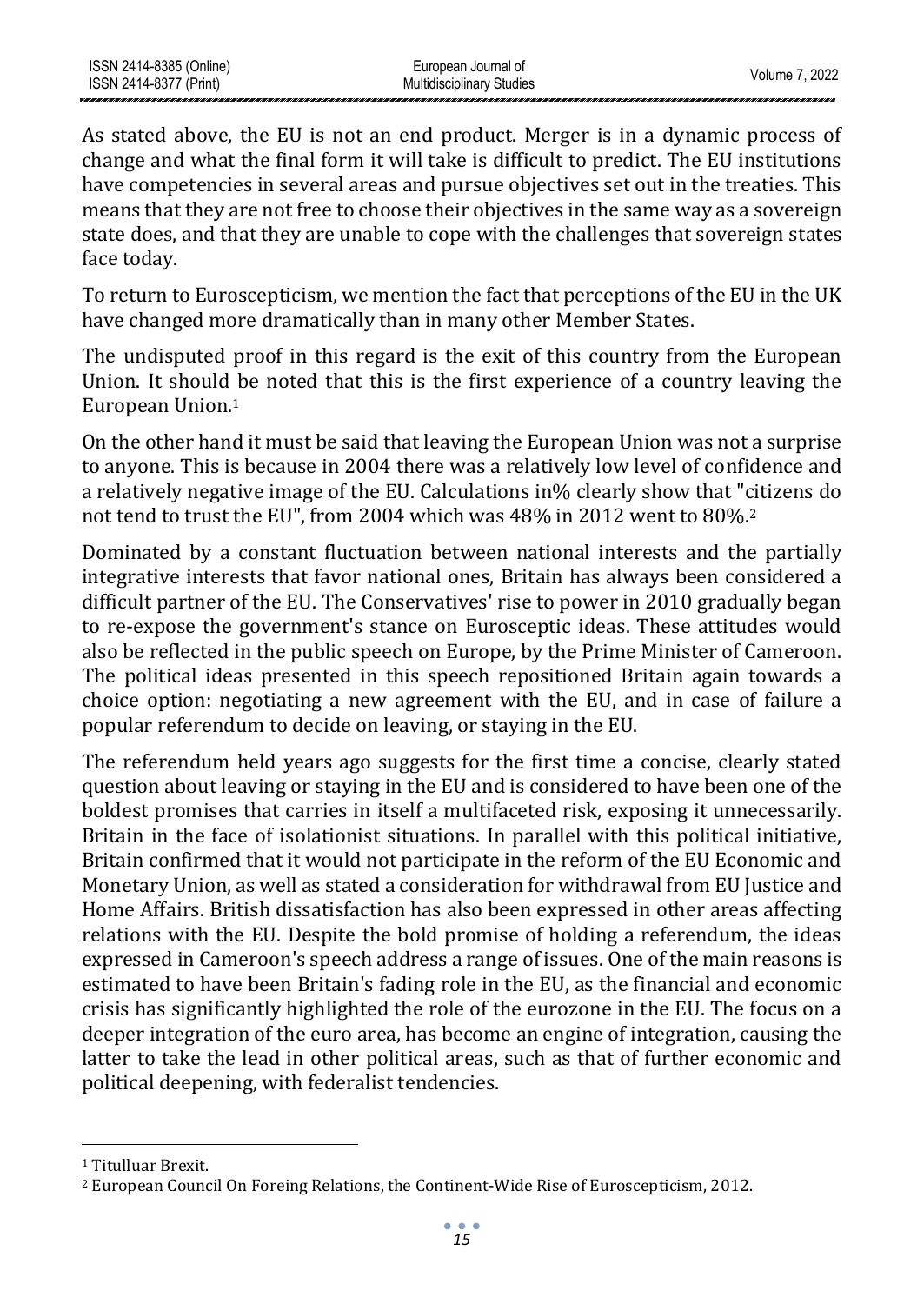This highly-argued scenario over the UK materialized with the UK's exit from the EU.

Attitudes towards the EU in Finland are<sup>1</sup> a bit contradictory as the level of support for Finnish membership and for the single currency is high, while the levels of support for Finnish membership and trust in the EU are very low. The economic crisis has polarized Finns, but growing criticism of the EU has somewhat strengthened pro-European sentiment.

Association Agreements with the EU are a first step on the path to full membership in the European Union. Most importantly, this process has caused the alignment with the acquis communautaire, the EU legislation, with the legislation of these countries.

The signing of EU Agreements with Central and Eastern European countries will have an impact on the democratic consolidation of these countries. EU pressure and monitoring a country's imminent opportunity to meet EU criteria should help a country stay on track for the democratic project. Therefore, we must see that, ceteris paribus, the sooner a country gives the signs of the EU Agreement, the faster its democratic consolidation

## **Conclusion**

Regarding the study, the focus of this study is Central and Eastern Europe and the relationship with the EU, where the link to the interaction needs of democracies is direct and reciprocal. Being a very broad topic, and addressing the perceived responsibility of the EU with the interactions in the new democracies in Central and Eastern Europe is seen as a whole it has been chosen to focus on the problematic of how this democracy affects the execution of aid programs. in this region by the EU. International factors have influenced the democratization of Central and Eastern Europe, providing assistance in the form of programs. The fall of the dictatorial system in this period is seen as a revolution characterized by two important features: The first feature is characterized by the dissolution of the Soviet Union, a peaceful dissolution. The second feature of this dissolution marks the re-world order. In this feature it is clear that we are ahead of the development of a society based on democratic principles.The key questions already posed in the political debates are: what impact do aid programs have on the development of democracy? How the EU perceives responsibility through programs helper it offers? These are the main questions that guide the structure of this paper and the requirements for recognizing a wide range of issues that provide us with a complete overview and as close as possible to concrete and accurate conclusions. This paper analyzes and explains a wide range of political interactions between these countries with the EU, its main actors, the respective governments with their statements and positions, etc. This range of interactions includes cooperation, confrontation, and individual games in the interest of meeting the goals of each party.

<sup>1</sup> Or have been for the eight countries that joined the EU in 2004.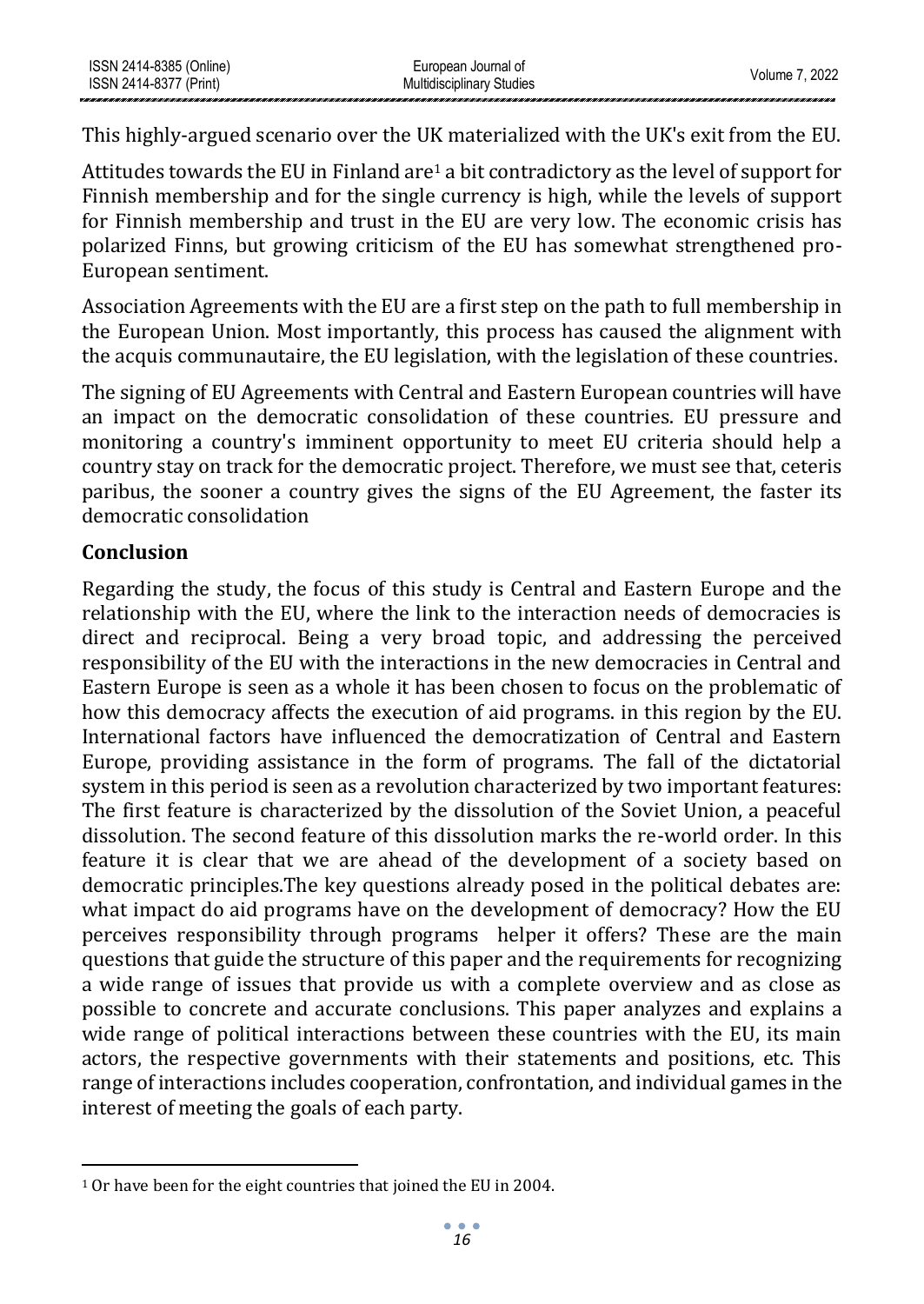Today, democracy has reached an important point in the development of Central and Eastern Europe. Democratic institutions are more widely accepted in this region. Today more Europeans live in democracies. Recognizing the development of democracy in the region in question, we see that there is distrust in political institutions, as well as in participation in free and democratic elections.

The study aims to analyze the EU's responsibility for the interaction of democracies in CEE. This objective can not be achieved without considering a number of other aspects related to it, starting from the historic moment of the creation of communities and to the conditions that led the countries of Eastern and Central Europe towards EU membership.

The main problem of the study is the study of the consolidation of democracy in Central and Eastern Europe and the way of influence of democracy in the development of the region. Functional consequences and democratic performance are considered more important, combining it with the responsibility that comes before the EU, to help these countries to recover through aid programs. These programs are made available to countries with short-lived democratic experience.

The EU presents the democratic performance of the countries of Central and Eastern Europe in the form of the so-called Copenhagen criteria, regarding the ability to take on the obligations of membership. These conditions, which are economic-political, require democratically defined standards by meeting the criteria of a free economy. The problem in this case lies in the implementation and commitment of states to these criteria.

### **References**

- [1] Brubaker. R., "Nationalism Reframed: Nationhood and the National Question in the New Europe"
- [2] European Council On Foreing Relations, the Continent-Wide Rise of Euroscepticism, 2012.
- [3] Gfeller A., "Building a European Identity", France, The United States, and the Oil Shock, Berghahn Books, New York
- [4] Gombert, T., Blasius, J., Krell Ch.,. Timpe, M., "Basics of Social Democracy" (PDF). Social Democratic Reader. Translated by Paterson, James Berlin:. Friedrich-Ebert-Stiftung. Retrieved 31 January 2016.
- [5] Non-paper Harnessing the transition experience in EU's external relations: From policy to implementation. Non-paper by the Czech Republic, Estonia, Hungary, Latvia, Lithuania, Romania, Slovak Republic, and Slovenia. Available at

http://www.mzv.cz/file/591175/non\_paper\_on\_the\_transition\_experience.p df, accessed 2 February 2011.

[6] Pridham G., "Democratization in Central and Eastern Europe: a comparative perspective" by S. White, J. Batt and P. Lewis (eds.), Developments in Central and East European Politics 3. (Basingstoke: Palgrave Macmillan, 2003